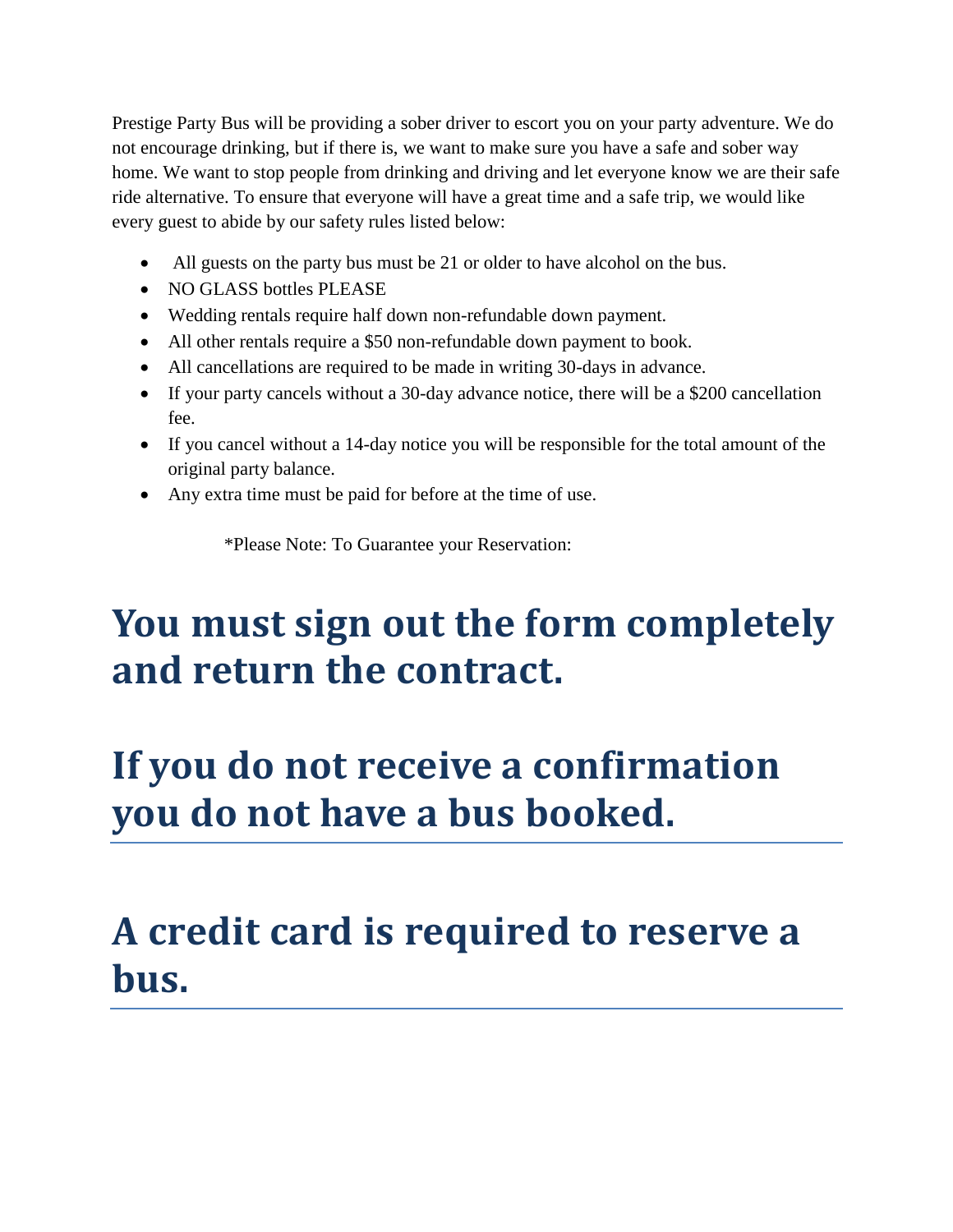1. All changes made to your reservation, including cancellation must be done in writing, i.e. :via fax or email. The cancellation request must be complete with the pick up address.

2. No drugs, violence, Smoking or weapons of any kind will be tolerated. If any of the above occurs or is found, you will be immediately dropped off and will not be eligible for a refund of any amount. No exceptions.

3. Do not under any circumstances distract or harass the driver. We want you and your party guests to arrive safely.

4. Enter at your own risk. Prestige Party Bus will not be held responsible or liable if any guests gets injured from various causes. ( i.e. :If the bus is in motion and all guests are not seated, or if you are under the influence of any controlled substance.). All injuries MUST be reported immediately at the time of injury to the driver and he will instruct you to fill out our accident report form.

5. Prestige Party Bus is not responsible for lost, damaged, or stolen items. The driver will watch over bus when no one in party is aboard.

6. If any property of Prestige Party Bus gets damaged or stolen by the guests of your party, you will be held liable for replacement costs, collection fees, attorney fees, court costs, etc. We reserve the right to end the party at any time if the party is not abiding by all rules.

7. If there is a bio hazard (body fluid) spill on the bus, a minimum of \$100 will be imposed as a fee.

8. Prestige Party Bus understands that some cleaning of the bus is normal after a rental. You will be charged extra for clean up if the bus is unusually dirty. "Unusually dirty" is defined as clean up for things like food, Jell-O shots and cups, and Styrofoam coolers.

9. Please note that your party begins when the driver arrives for the initial pick-up, and ends when the last person is dropped off.

10. If your party goes over the prearranged time, you will be held responsible for additional hours charge. Additional charges are to be paid in full before your party ends.

11. At no time will we allow anyone to hang out the windows or throw trash out the windows.

12. While bus is in motion, please keep one hand on dance poles or safety poles while standing or dancing for your safety.

13. Prestige Party Bus reserves the right to substitute buses at any time. Which the person renting the bus will be notified if any substitute has to be made.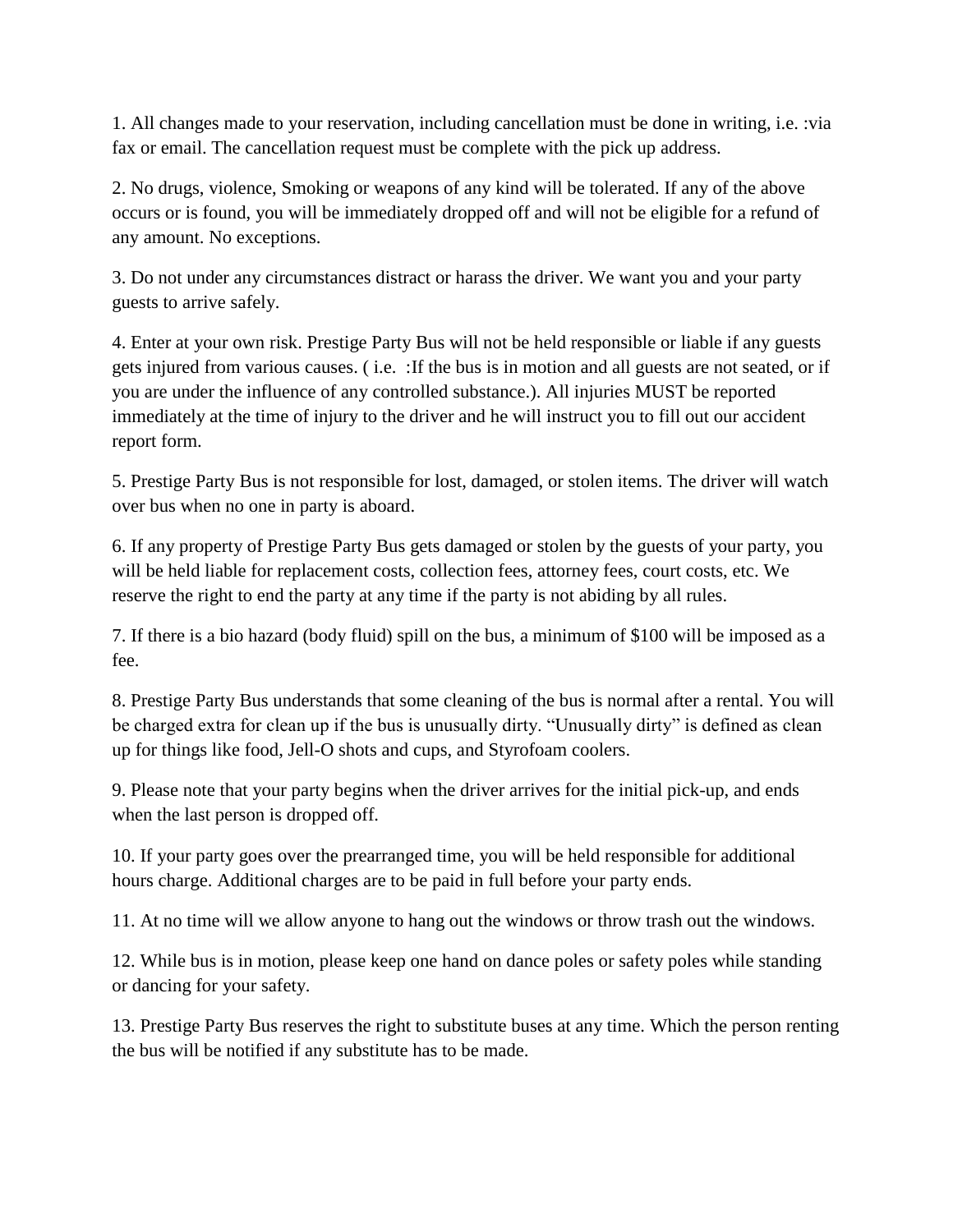14. By submitting your credit card information, you authorize Prestige Party Bus to charge you for any expenses associated with your rental.

## **15. By signing this contract you agree to all the terms of the rental agreement and agree to pay the above stated down payment.**

To book and reserve your bus:

Event Name\*

Rental Date

Contacts Name

First

Last

D

Pick up address, city and state, and zip code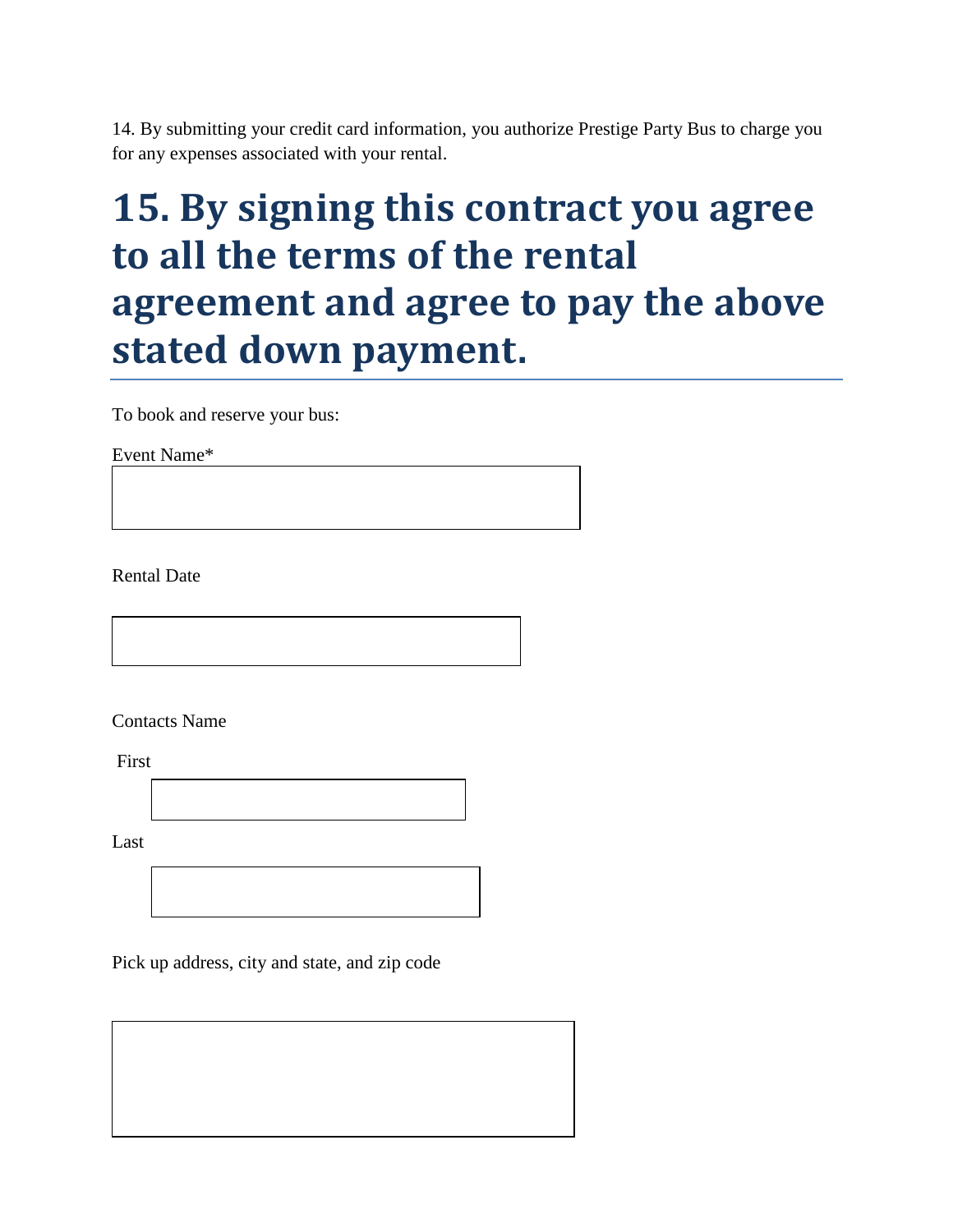Drop off address, city and state, and zip code

Drop off time am/pm

Credit card number (MUST PROVIDE TO RENT BUS) , what type of card( visa, mc, discover, etc.

Name on credit

Expiration date

 $\overline{a}$ 

 $\overline{a}$ 

Security number on back of card (3digits on back of card)

Billing address on credit card Zip code